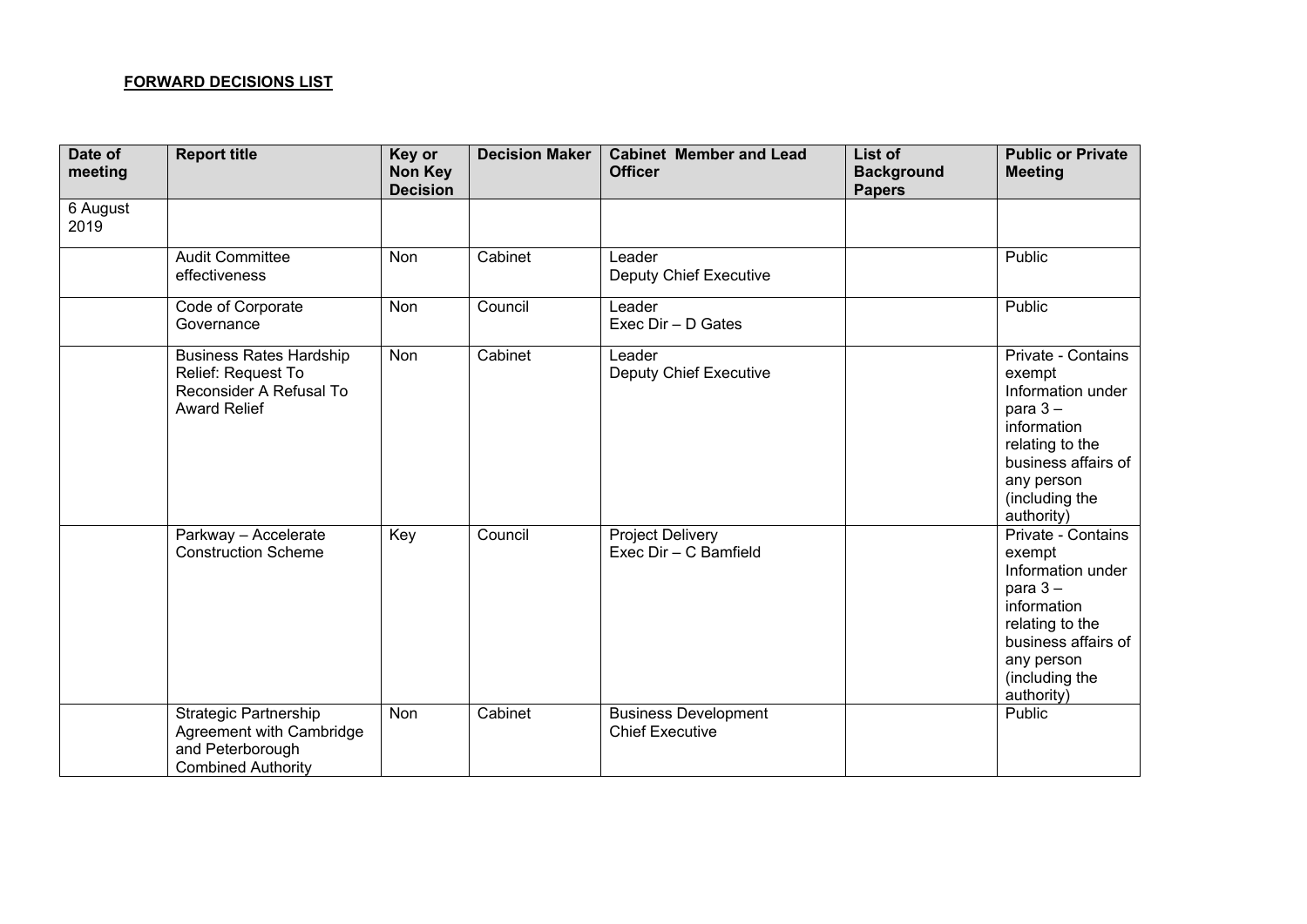| Date of<br>meeting      | <b>Report title</b>                                                                                    | Key or<br><b>Non Key</b><br><b>Decision</b> | <b>Decision Maker</b> | <b>Cabinet Member and Lead</b><br><b>Officer</b>              | List of<br><b>Background</b><br><b>Papers</b> | <b>Public or Private</b><br><b>Meeting</b>                                                                                                                             |
|-------------------------|--------------------------------------------------------------------------------------------------------|---------------------------------------------|-----------------------|---------------------------------------------------------------|-----------------------------------------------|------------------------------------------------------------------------------------------------------------------------------------------------------------------------|
| 24<br>September<br>2019 |                                                                                                        |                                             |                       |                                                               |                                               |                                                                                                                                                                        |
|                         | Cinema Development<br><b>Tender Results</b>                                                            | Key                                         | Cabinet               | Culture, Heritage & Health<br>Exec Dir - C Bamfield           |                                               | Private - Contains<br>exempt<br>Information under<br>para $3-$<br>information<br>relating to the<br>business affairs of<br>any person<br>(including the<br>authority)  |
|                         | <b>Capital Strategy</b>                                                                                | Key                                         | Council               | Leader<br><b>Deputy Chief Executive</b>                       |                                               | Public                                                                                                                                                                 |
|                         | <b>Strategic Partnership</b><br>Agreement - Cambridge<br>and Peterborough<br><b>Combined Authority</b> | Key                                         | Council               | <b>Business Development</b><br><b>Chief Executive</b>         |                                               | Public                                                                                                                                                                 |
|                         | <b>Strategic Property</b><br>Acquisition                                                               | Key                                         | Cabinet               | <b>Corporate Projects and Assets</b><br>Exec Dir - C Bamfield |                                               | Private - Contains<br>exempt<br>Information under<br>para $3 -$<br>information<br>relating to the<br>business affairs of<br>any person<br>(including the<br>authority) |
|                         | <b>CIL Governance</b>                                                                                  | Key                                         | Council               | Development<br>Exec Dir - G Hall                              |                                               | Public                                                                                                                                                                 |
|                         | Nelson Quay King's Lynn -<br><b>Planning and Delivery</b>                                              | Key                                         | Cabinet               | <b>Corporate Projects and Assets</b><br>Exec Dir - C Bamfield |                                               | Private - Contains<br>exempt<br>Information under<br>para $3 -$                                                                                                        |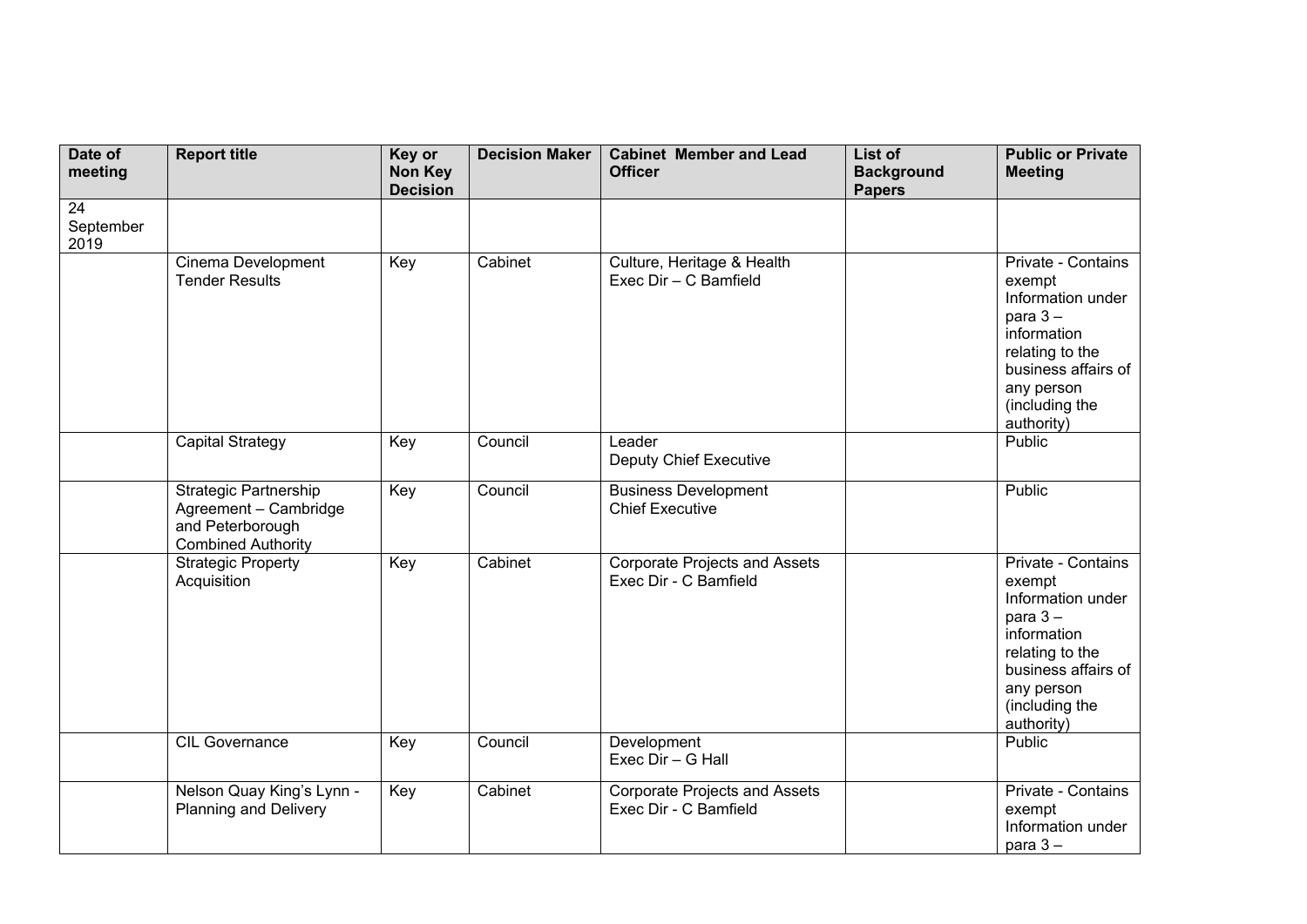|                                                       |     |         |                                                  | information<br>relating to the<br>business affairs of<br>any person<br>(including the<br>authority)                                                                    |
|-------------------------------------------------------|-----|---------|--------------------------------------------------|------------------------------------------------------------------------------------------------------------------------------------------------------------------------|
| <b>Hunstanton Coastal</b><br>Management Plan          | Key | Cabinet | Environment<br>Exec Dir - G Hall                 | Public                                                                                                                                                                 |
| Nar Ouse Enterprise Zone<br>Implementation & Delivery | Key | Council | Projects Delivery<br>Exec Dir - C Bamfield       | Private - Contains<br>exempt<br>Information under<br>para $3 -$<br>information<br>relating to the<br>business affairs of<br>any person<br>(including the<br>authority) |
| Major Housing Phase 3-<br>Enabling Work for Lynnsport | Key | Council | <b>Project Delivery</b><br>Exec Dir - C Bamfield | Private - Contains<br>exempt<br>Information under<br>para $3 -$<br>information<br>relating to the<br>business affairs of<br>any person<br>(including the<br>authority) |
| Development Options -<br>Hunstanton                   | Key | Council | <b>Project Delivery</b><br>Exec Dir - C Bamfield | Private - Contains<br>exempt<br>Information under<br>para $3 -$<br>information<br>relating to the<br>business affairs of<br>any person<br>(including the<br>authority) |
| Parkway Accelerated<br>Development Site               | Key | Council | <b>Project Delivery</b><br>Exec Dir - C Bamfield | Private - Contains<br>exempt<br>Information under<br>para $3 -$                                                                                                        |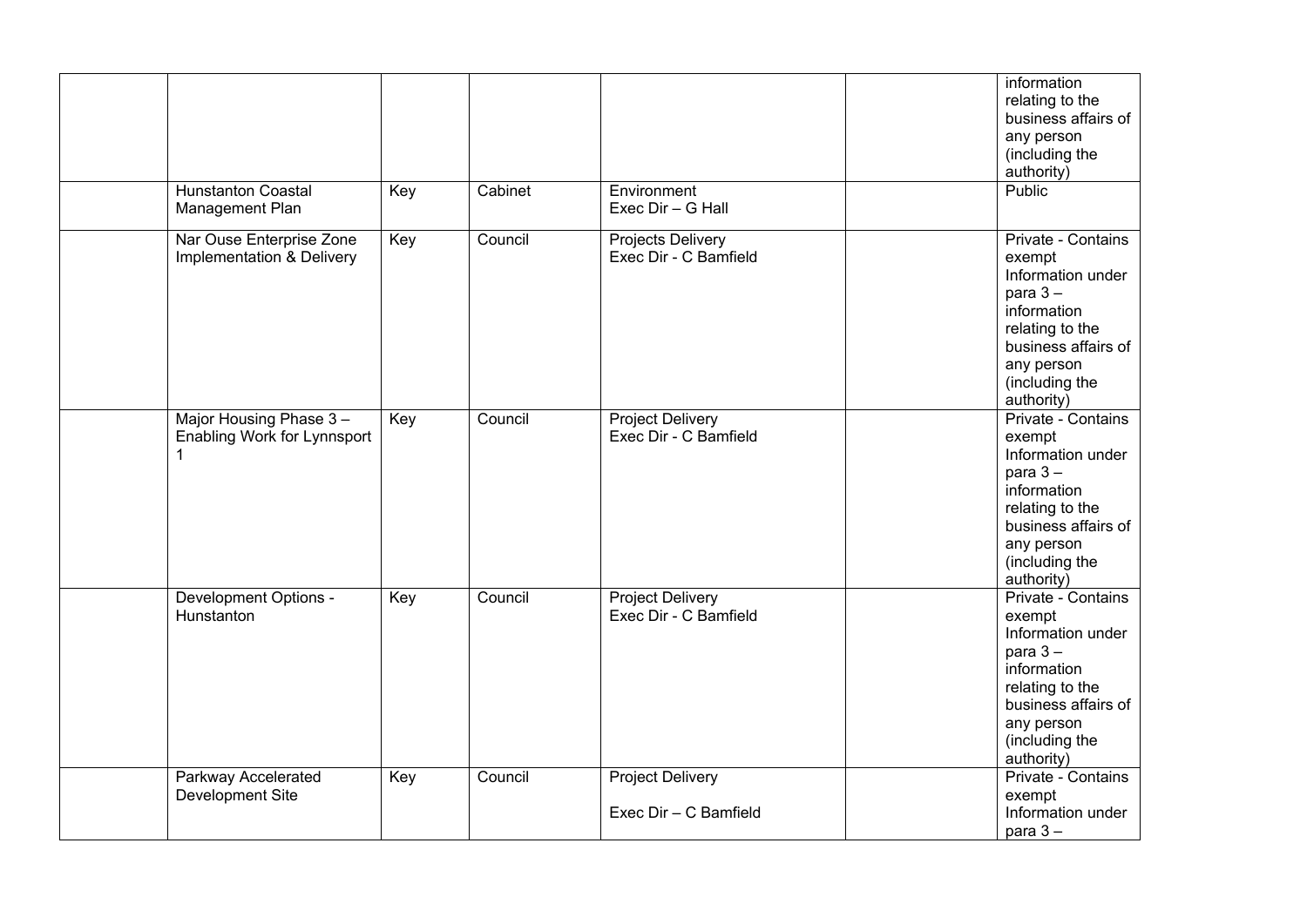|                                                                            |     |         |                                          | information<br>relating to the<br>business affairs of<br>any person<br>(including the                                                                                               |
|----------------------------------------------------------------------------|-----|---------|------------------------------------------|-------------------------------------------------------------------------------------------------------------------------------------------------------------------------------------|
| Heritage Action Zone -<br>Unlocking Brown Field Sites<br>and Chapel Street | Key | Cabinet | Project Delivery<br>Exec Dir- C Bamfield | authority)<br>Private - Contains<br>exempt<br>Information under<br>para $3-$<br>information<br>relating to the<br>business affairs of<br>any person<br>(including the<br>authority) |

| Date of<br>meeting     | <b>Report title</b>                  | Key or<br>Non Key<br><b>Decision</b> | <b>Decision Maker</b> | <b>Cabinet Member and Lead</b><br><b>Officer</b>              | List of<br><b>Background</b><br><b>Papers</b> | <b>Public or Private</b><br><b>Meeting</b>                                                                                                                             |
|------------------------|--------------------------------------|--------------------------------------|-----------------------|---------------------------------------------------------------|-----------------------------------------------|------------------------------------------------------------------------------------------------------------------------------------------------------------------------|
| 12<br>November<br>2019 |                                      |                                      |                       |                                                               |                                               |                                                                                                                                                                        |
|                        | King's Lynn Area Transport<br>Study  | Non                                  | Cabinet               | Development<br>Exec Dir - G Hall                              |                                               | Public                                                                                                                                                                 |
|                        | Major Housing Project 2              | Key                                  | Council               | <b>Corporate Projects and Assets</b><br>Exec Dir - C Bamfield |                                               | Private - Contains<br>exempt<br>Information under<br>para $3 -$<br>information<br>relating to the<br>business affairs of<br>any person<br>(including the<br>authority) |
|                        | <b>Waste Contract</b><br>Procurement | Key                                  | Cabinet               | Environment<br>C Bamfield - Exec Dir                          |                                               | Public                                                                                                                                                                 |